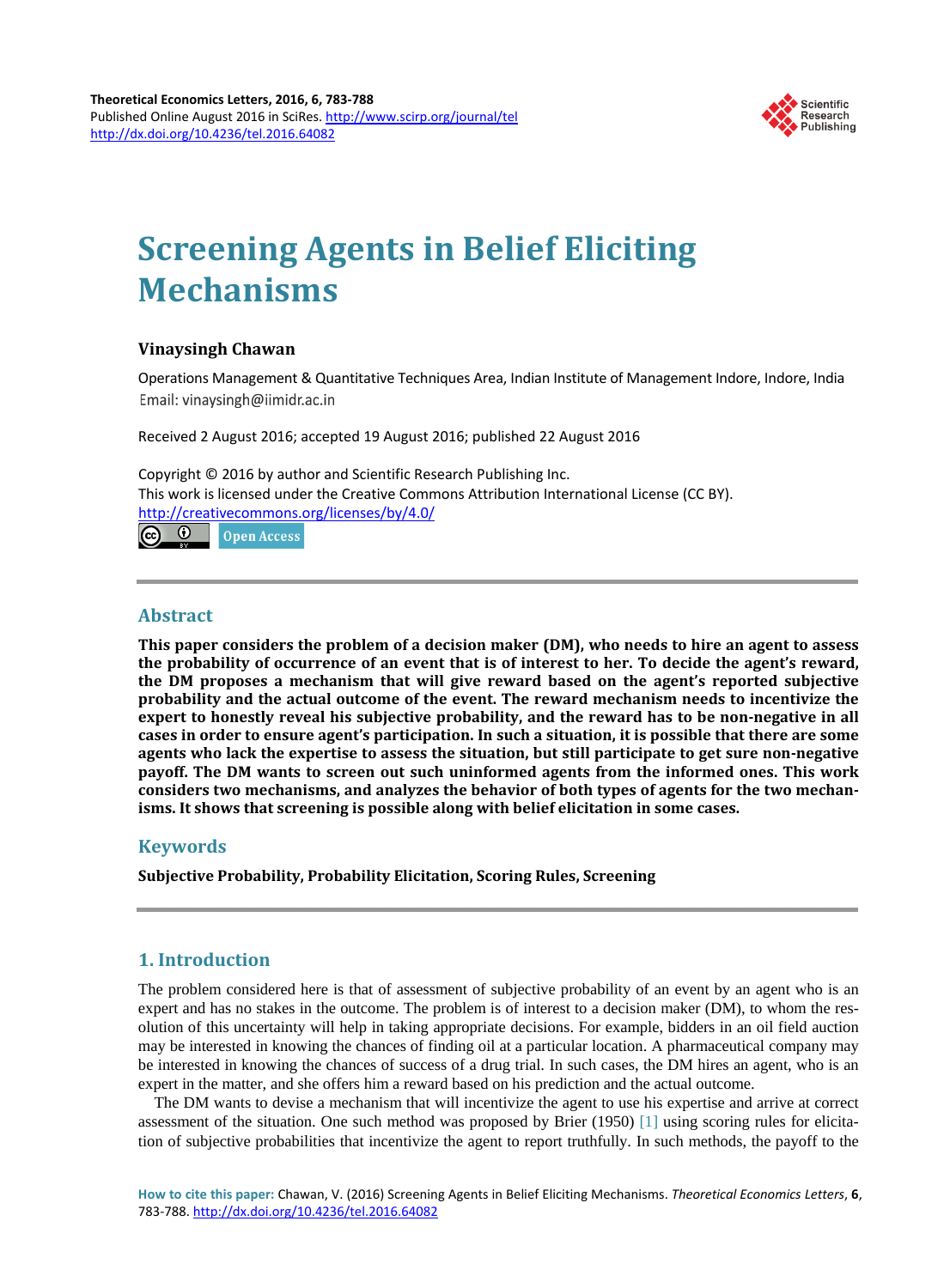agent has to be non-negative to ensure his participation. This non-negative payoff attracts some agents who are either incapable of assessing the situation, or who want to exert no efforts. The DM wants to screen out the latter type of agents. This present work considers the problem where the DM uses a mechanism that incentivizes the agent who works to correctly assess the situation, and it is possible to identify the agent who lacks expertise or who shirks.

The next sub-section reviews the literature on belief elicitation methods. Section 2 describes the problem setting and assumptions. The two mechanisms and the behavior of both types of agents in case of both the mechanisms are studied in Section 3. The last section discuses the scope for further work and theoretical and practical implications.

## **Literature Review**

Brier (1950) [\[1\]](#page-4-0) first proposed Quadratic Scoring Rules (QSR) to evaluate the performance of weather forecasts. These are proper scoring rules in the sense that it induces the agent to truthfully report his subjective probability. The QSRs work when the agent is risk neutral. Related methods are proper scoring rules, promissory notes method, and lotteries method (Kadane and Winkler (1988) [\[2\]](#page-4-1) and Savage (1971) [\[3\]\)](#page-4-2).

Schlag and Van der Weele (2013) [\[4\]](#page-4-3) have used QSRs to determine the probability of reward to agents. They show that deterministic schemes work only when risk preferences of agents are known, and hence there is a need to randomize the payoff. The randomization is done by using the QSR to determine the probability with which an agent gets the reward. Lotteries with the reward probabilities determined by the Quadratic Scoring Rule (QSR) ensure truth revealing incentive compatibility as the probability of winning is determined by the QSR, and agents try to maximize it. Thus, agents try to maximize the probability of winning and end up reporting truthfully. Their method can be used for eliciting probability, mean, median, variance and covariance from agents with unknown risk preferences. Sandroni and Shmaya (2013) [\[5\]](#page-4-4) have addressed the same problem by starting with a proper score, normalizing it through a linear transformation, and using the new score as the probability with which the agent gets the higher reward.

Allen (1987) [\[6\]](#page-4-5) showed a method for eliciting the probability of occurrence of an event where the agent's utility function is not known. Here, the agent receives a fixed reward if the reported probability is less than a randomly drawn number, or a lesser reward otherwise. This randomly drawn number is drawn from two different distributions depending upon whether the event has occurred or not. Karni (2009) [\[7\]](#page-5-0) has developed a novel mechanism where the resulting game ensures that agent's truthfully reveal their subjective probabilities.

Hossain and Okui (2013) [\[8\]](#page-5-1) have presented a parsimonious method for constructing scoring rules that can be used to elicit an agent's beliefs without any assumptions on the agent's risk preference. Here, the agent receives a fixed prize if the prediction error loss function is less than a randomly generated number, or else the prize is smaller. The method can be adapted to various contexts by suitably defining the loss function. The rewards are fixed and the only thing that gets decided is which of the two rewards is to be given. Hence, the rule is labeled as the Binarized Scoring Rule.

All these methods consider the probability elicitation problem under the assumption that the agent has the expertise to correctly assess the situation. To ensure participation from agents, the rewards are strictly non-negative. It is quite possible that some agents do not have the expertise to assess the situation, but they still participate to get a non-negative reward by "playing the system" (Brier, 1950) [\[1\].](#page-4-0) There is a need to screen out such participants. Sandroni (2014) [\[9\]](#page-5-2) has shown that a contract exists, where the informed agents truthfully report their assessments, and the uninformed agents echo the decision maker's (DM's) prior belief. The existence of such a contract is proven, but the contract itself is not elaborated. Hao and Houser (2012) [\[10\]](#page-5-3) study a belief elicitation mechanism in a laboratory setup where they consider agents who can analyze and respond to incentives, along with other naïve agents whose responses add noise to the information being elicited. Olszewski and Peaski (2011) [\[11\]](#page-5-4) discuss the problem that the DM cannot verify the expertise of the agent, but show that contracts do exist that can be used to get the best payoffs without knowing whether the agent is an expert or not.

The belief elicitation problem has also been studied in laboratory experiments (Armantier and Treich (2013) [\[12\],](#page-5-5) Gachter and Renner (2010) [\[13\],](#page-5-6) Hao and Houser (2012) [\[10\]\)](#page-5-3). A survey of laboratory studies is provided by Schotter, & Trevino (2014) [\[14\].](#page-5-7)

# **2. Problem Setting**

A decision maker (DM) is interested in knowing the probability of occurrence of an event *E*, and hires an agent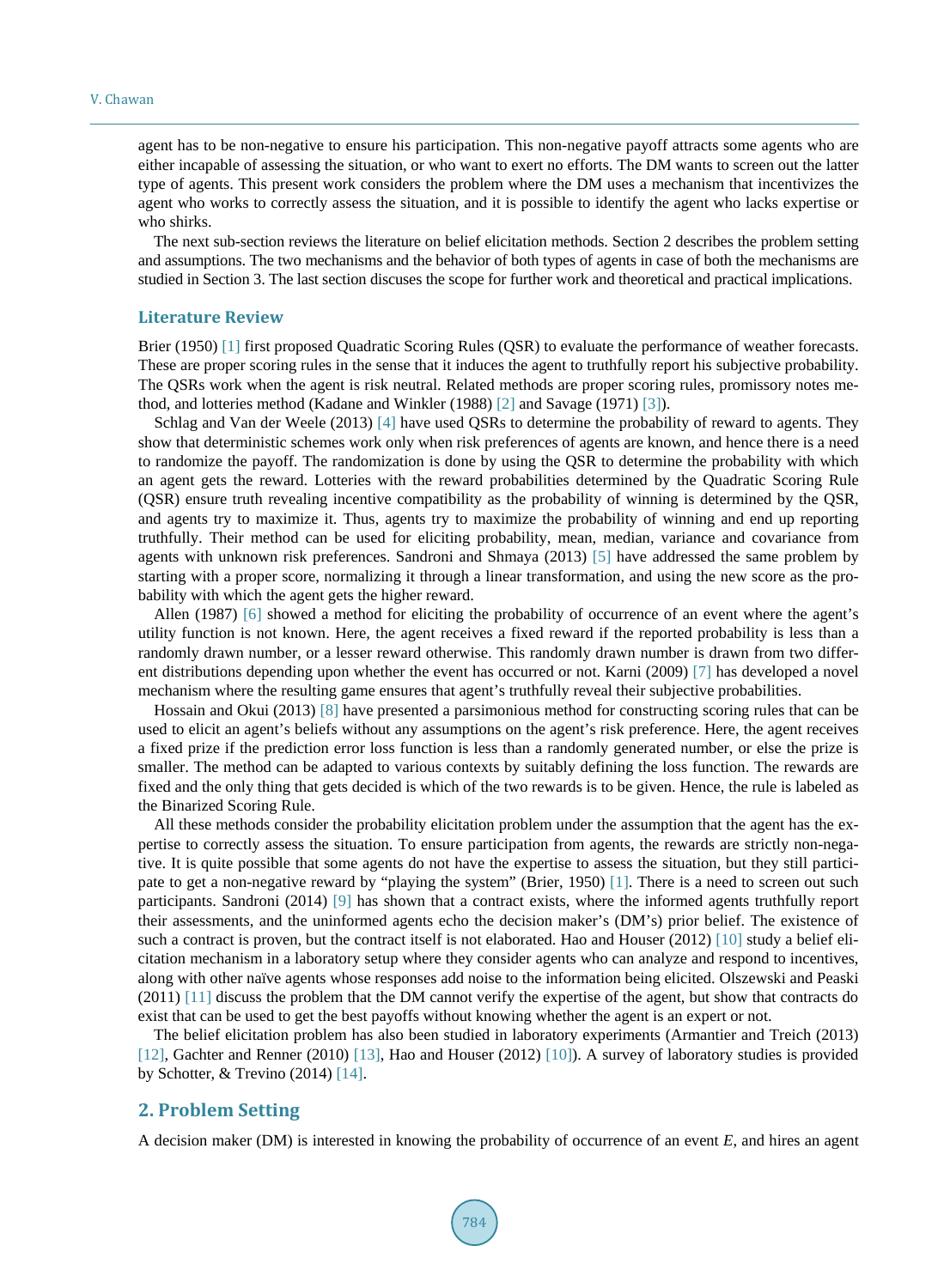to assess the situation and report his subjective probability for the event *E*. The DM designs a mechanism where she offers a contract in the form of a scoring rule to the agent. The scoring rule determines the payment to the agent, which is based on the prediction made by him and the actual outcome.

# **2.1. Types of Agents: Expert and Novice**

The agent may or may not have the capability to assess the situation, or may be willing or unwilling to exert efforts. We identify two cases arising out of this scenario. In the first case, the agent is capable of assessing the situation and is willing to exert efforts (we label this type of agent as an "expert"); whereas in the second case, the agent is either incapable of assessing the situation or is unwilling to exert any efforts (we label this type of agent as a "novice"). Sandroni (2016) has labelled the cases as informed and uninformed agents. Experts assess the situation, get the correct estimates, but report the numbers that maximize their utility payoff based on the scoring rule. Novices cannot (or do not) assess the situation and report the numbers that maximize their utility based on the scoring rule and assumptions about occurrence of event *E*. The expert exerts efforts and assesses  $\pi(E)$  to be the probability of the event E. The novice assumes that the probability of the event "  $p_n$ " comes from  $\sim Uniform[0,1]$ .

# **2.2. Risk Preferences**

A bet on an event has a payoff x if the event occurs, and y if the event does not occur, and is denoted as  $x_E y$ . A lottery  $l(p, x, y)$  gives a payoff of x with probability p, and payoff of y with probability  $(1-p)$ . The expert's preference relation on the set of lotteries displays probabilistic sophistication and domination in the sense that  $l(p, x, y) \ge l(p', x, y)$  for all  $x > y$  if and only if  $p \ge p'$  (as in Karni, 2009). The novice is risk neutral and goes by expected utility maximization.

# **3. Eliciting Mechanism and Analysis**

We consider two eliciting mechanisms, and analyze the behavior of both types of agents for these mechanisms. The first mechanism is the same as Karni (2009), the second one is a modification of Allen (1989).

# **3.1. Eliciting Mechanism-1**

## **Mechanism 1: Karni (2009)**

1) A random number *r* is selected from a uniform distribution on [0,1] , and the agent is asked to submit his report,  $\mu \in [0,1]$  of his assessment of the subjective probability of the event.

2) The mechanism gives the agent  $\beta := x_E y$  if  $\mu \ge r$ , and the lottery  $l(r, x, y)$  if  $\mu \le r$ , where  $x > y$ .

# **3.2. Agent's Behavior in Mechanism-1**

#### **3.2.1. Case 1: Agent Is an Expert**

An expert exerts efforts and correctly assesses  $\pi(E)$  to be the probability of the event *E*. He reports the right estimate  $\pi(E)$ , as truthful reporting is his unique dominant strategy (Karni, 2009). If the expert reports  $\mu_{\varepsilon} < \pi(E)$ , the agent's payoff is the same as truthful reporting for all values of the random number *r* except for  $\mu_e \le r < \pi(E)$ , where the expert gets  $l(r, x, y)$  instead of  $\beta$ . Since, in the expert's assessment,  $l(r, x, y) < \beta$ for  $\mu_e < \pi(E)$ , the expert will report  $\pi(E)$  truthfully. Similarly, if the expert reports  $\mu_e > \pi(E)$ , he stands to lose as he gets  $\beta$  instead of  $l(r, x, y)$ , and  $\beta < l(r, x, y)$  for  $\mu_e > \pi(E)$ .

### **3.2.2. Case 2: Agent Is a Novice**

A novice cannot (or does not) assess the situation, and in the absence of any information tries to maximize his reward based on the scoring rule and his prior notion of occurrence of the event. If the novice reports  $\mu$ <sub>n</sub> to be his subjective probability of the event, his payoff is  $\beta = x_k y$  for  $r \le \mu_n$ , and  $l(r, x, y)$  for  $r > \mu_n$ . The novice goes by his assumption that probability of event *E*,  $\pi(E)$  is a draw from a uniform distribution on [0,1].

To simplify the analysis, we consider  $x = 1$  and  $y = 0$ . The analysis is not affected by these values, as this is a linear transformation. It amounts to deducting *y* from the payoff and dividing by  $(x - y)$ . The payoff for the novice is now  $\beta := 1_E 0$  for  $r \leq \mu_n$ , and  $l(r,1,0)$  for  $r > \mu_n$ . The expected payoff of novice is given by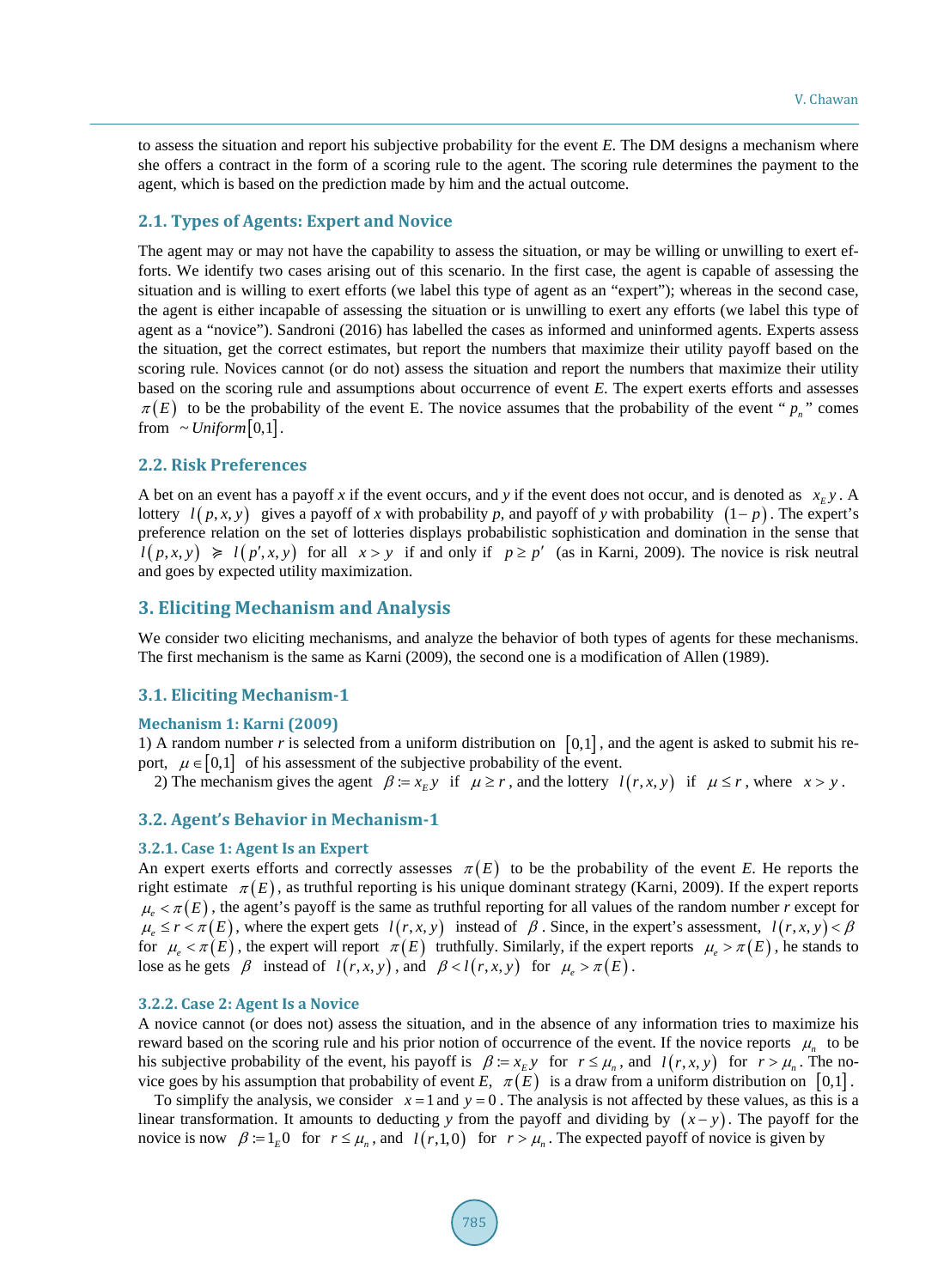$$
E[\text{Payoff}] = \int_0^1 \int_0^{\mu_n} pf(p) f(r) dr dp + \int_0^1 \int_{\mu_n}^1 rf(p) f(r) dr dp
$$
  
= 
$$
\int_0^1 \int_0^{\mu_n} p \cdot (1) \cdot (1) dr dp + \int_0^1 \int_{\mu_n}^1 r \cdot (1) \cdot (1) dr dp
$$
  
= 
$$
\frac{(1 + \mu_n - \mu_n^2)}{2}
$$
 (1)

The expected payoff is maximized for  $\mu_n = 0.5$ , and hence the novice will report this as his subjective probability.

In this mechanism, the expert truthfully reveals his subjective probability as his payoff is maximized when the reported probability is same as actual assessed probability. The novice reports the subjective probability to be 0.5, as his expected utility is maximized here. Based on the reports from both types of agents, the DM will be able to screen out the novice, except in the case where the subjective probability in the expert's assessment is also 0.5. Thus, the mechanism proposed by Karni (2009) also serves the screening purpose, except in one case as discussed before.

#### **3.3. Eliciting Mechanism-2**

#### **Mechanism 2: Proposed Mechanism**

Consider two distributions *A* and *B*.

Distribution A has density function

$$
f_A(r) = \begin{cases} 2(1-r) & \text{for } 0 \le r \le 1 \\ 0 & \text{otherwise} \end{cases}
$$

Distribution *B* has density function

$$
f_B(r) = \begin{cases} 2r & \text{for } 0 \le r \le 1 \\ 0 & \text{otherwise} \end{cases}
$$

1) *A* coin is tossed. In case of Heads, a random number *r* is selected from distribution *A*, and in case of Tails, it is selected from distribution *B*. The agent is asked to submit his report,  $\mu \in [0,1]$ , of his assessment of the subjective probability of the event.

2) The mechanism gives the agent  $\beta := x_E y$  if  $\mu \ge r$ , and the lottery  $l(r, x, y)$  if  $\mu \le r$ .

Allen (1989) has proposed a similar mechanism, where the distribution is chosen later depending upon the occurrence of the event *E*. But, in this mechanism the distribution is chosen randomly.

# **3.4. Agent's Behavior in Mechanism-2**

#### **3.4.1. Case 1: Agent Is an Expert**

In this case, truthful report is in the expert's best interest, as in the previous mechanism. The probability of occurrence of *r* does not affect the reasoning. So, an expert correctly assesses  $\pi(E)$  to be the probability of the event *E*, and reports  $\mu = \pi(E)$ .

## **3.4.2. Case 2: Agent Is a Novice**

As in the earlier case, the novice cannot (or does not) assess the situation, and assumes that the probability of its occurrence comes from a uniform distribution on [0,1] . He calculates his expected value of payoffs, and submits the report  $(\mu_n)$  that maximizes his expected payoff.

If distribution *A* is chosen, the expected payoff of novice is given by

$$
E[\text{Payoff}] = \int_0^1 \int_0^{\mu_n} pf(p) f(r) dr d p + \int_0^1 \int_{\mu_n}^1 rf(p) f(r) dr d p
$$
  
\n
$$
= \int_0^1 \int_0^{\mu_n} p \cdot (1) \cdot (2 - 2r) dr d p + \int_0^1 \int_{\mu_n}^1 r \cdot (1) \cdot (2 - 2r) dr d p
$$
  
\n
$$
= \frac{1}{3} + \mu_n - \frac{3\mu_n^2}{2} + \frac{2\mu_n^3}{3}
$$
 (2)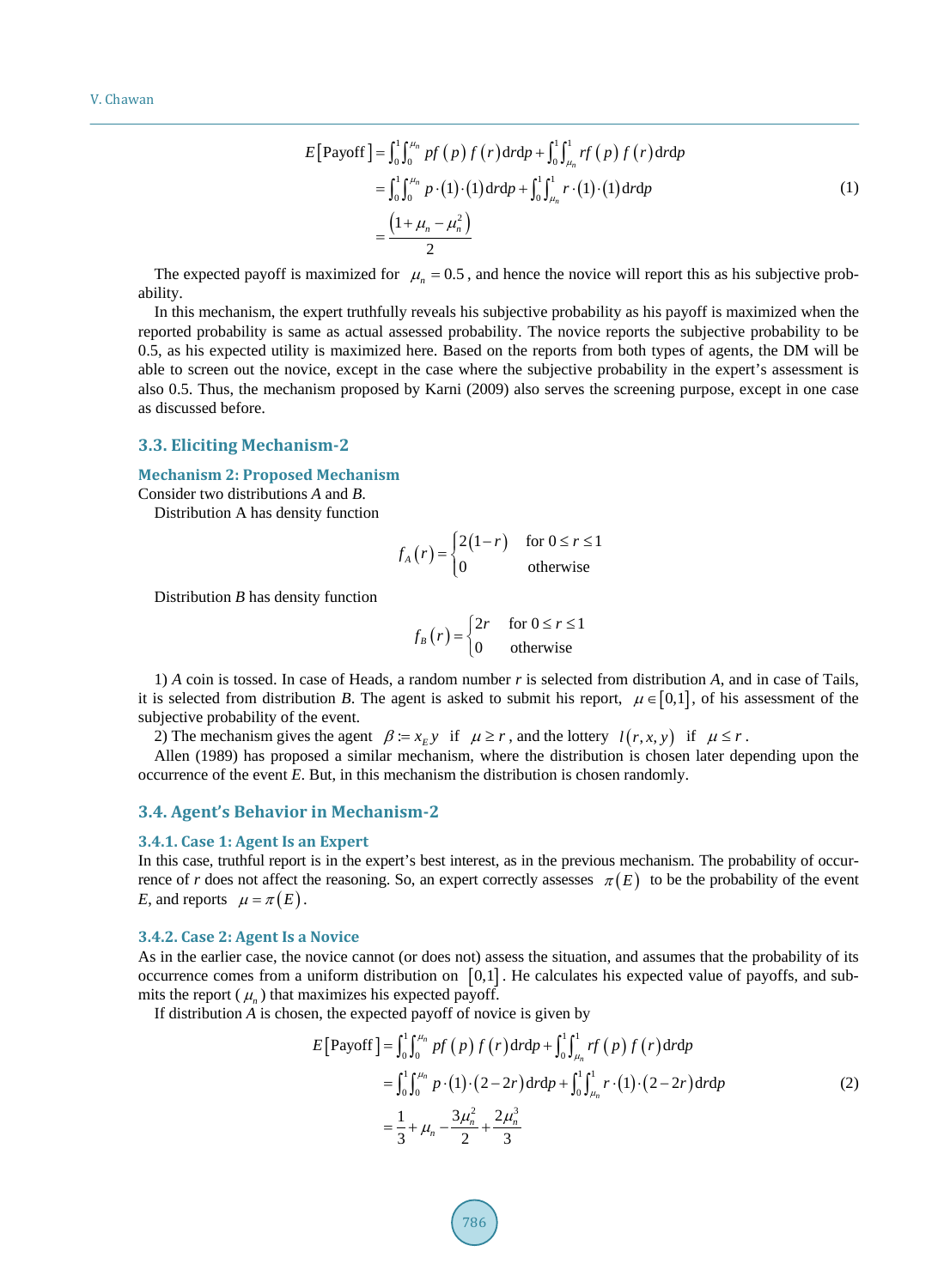The expected payoff is maximized at  $\mu_n = 0.5$ , and minimized at  $\mu_n = 1$ . The novice will report 0.5 to be his subjective probability.

If distribution *B* is chosen, the expected payoff of novice is given by

$$
E[\text{Payoff}] = \int_0^1 \int_0^{\mu_n} pf(p) f(r) dr d p + \int_0^1 \int_{\mu_n}^1 rf(p) f(r) dr d p
$$
  
= 
$$
\int_0^1 \int_0^{\mu_n} p \cdot (1) \cdot (2r) dr d p + \int_0^1 \int_{\mu_n}^1 r \cdot (1) \cdot (2r) dr d p
$$
  
= 
$$
\frac{2}{3} + \frac{\mu_n^2}{2} - \frac{2\mu_n^3}{3}
$$
 (3)

The expected payoff is maximized at  $\mu_n = 0.5$ , and minimized at  $\mu_n = 0$ . The novice will report 0.5 to be his subjective probability.

The expert truthfully reveals his subjective probability in this case also. The novice reports 0.5 for both distributions of the random number. Based on these reports, it is possible for the DM to screen out the novice as in the previous case.

## **4. Discussion**

This problem of assessing subjective probabilities with the help of an expert was discussed here. A decision maker (DM) hires an agent to assess the probability of occurrence of an event, and pays him based on the reported probability and the actual outcome. Two mechanisms were considered, in which the informed agent (expert) truthfully reveals his subjective probability assessment. The possibility that the non-negative reward mechanism might attract uninformed agents (novices) was also considered. It is found that both the mechanisms can screen out the novices except in the case when the expert's assessment is also 0.5.

There is scope for further work in this area firstly by considering novices with more general assumptions about prior distribution of occurrence of the event. Mechanisms that screen out novices in all the cases also need to be devised. There is ample scope for work using laboratory experiments to verify the effectiveness of the various belief elicitation mechanisms that are proposed in theory. Setting up of laboratory experiments with experts and novices can be implemented simply by giving different information to the agents, thereby making them informed and uninformed in the experimental setup.

The problem is practically relevant and decision makers who participate in bidding of natural resources often find themselves in such a situation. It is important for the decision maker to be able to screen out the novices, so that only the suggestions provided by the experts can be taken into consideration. Some other applications involve screening out recommendations of naïve stock market analysts and naïve respondents in large scale surveys. This short paper suggests a way forward for addressing the joint problem of screening out novices and incentivizing the experts in belief elicitation mechanisms.

# **Acknowledgements**

I would like to thank the anonymous reviewers for their helpful comments.

# **References**

- <span id="page-4-0"></span>[1] Brier, G.W. (1950) Verification of Forecasts Expressed in Terms of Probability. *Monthly Weather Review*, **78**, 1-3. [http://dx.doi.org/10.1175/1520-0493\(1950\)078<0001:VOFEIT>2.0.CO;2](http://dx.doi.org/10.1175/1520-0493(1950)078%3c0001:VOFEIT%3e2.0.CO;2)
- <span id="page-4-1"></span>[2] Kadane, J.B. and Winkler, R.L. (1988) Separating Probability Elicitation from Utilities. *Journal of the American Statistical Association*, **83**, 357-363. <http://dx.doi.org/10.1080/01621459.1988.10478605>
- <span id="page-4-2"></span>[3] Savage, L.J. (1971) Elicitation of Personal Probabilities and Expectations. *Journal of the American Statistical Association*, **66**, 783-801. <http://dx.doi.org/10.1080/01621459.1971.10482346>
- <span id="page-4-3"></span>[4] Schlag, K.H. and van der Weele, J.J. (2013) Eliciting Probabilities, Means, Medians, Variances and Covariances without Assuming Risk Neutrality. *Theoretical Economics Letters*, **3**, 38-42[. http://dx.doi.org/10.4236/tel.2013.31006](http://dx.doi.org/10.4236/tel.2013.31006)
- <span id="page-4-4"></span>[5] Sandroni, A. and Shmaya, E. (2013) Eliciting Beliefs by Paying in Chance. *Economic Theory Bulletin*, **1**, 33. <http://dx.doi.org/10.1007/s40505-013-0009-1>
- <span id="page-4-5"></span>[6] Allen, F. (1987) Discovering Personal Probabilities When Utility Functions Are Unknown. *Management Science*, **33**, 542-544. <http://dx.doi.org/10.1287/mnsc.33.4.542>